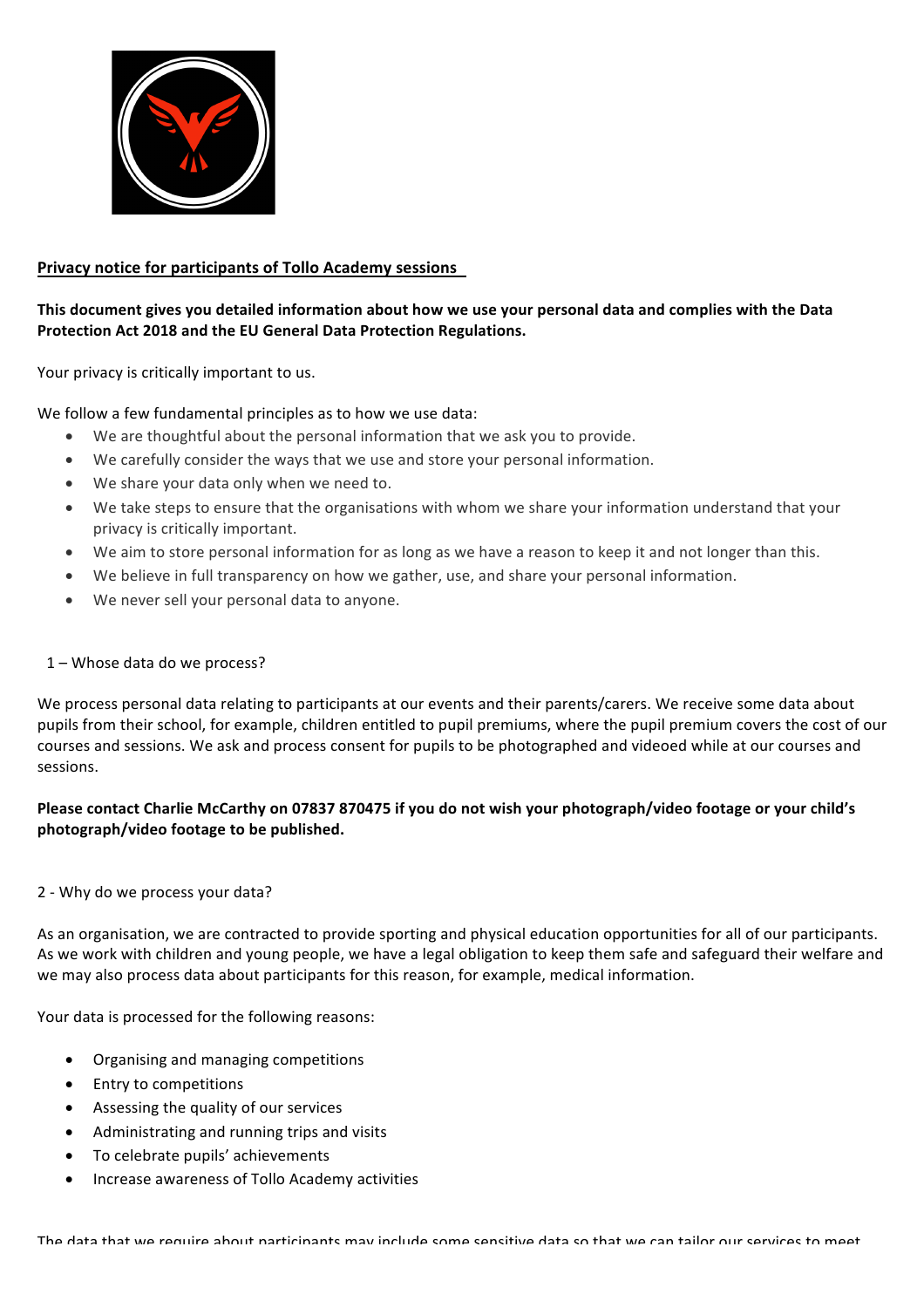### *Sensitive data that we must know about*

- You *must* tell us about a pupil's health or medical conditions.
- We would be unable to keep children safe without processing some essential health-related information to enable us to do that.
- If we were unable to store or process this information, we would be unable to meet the learning or welfare needs of our participants.

3 – What data do we process about pupils and families?

The personal data that we hold and process may include:

- Personal details, including names, age, school, parents and carers contact details.
- Personal characteristics (such as disability, medical impairments and special needs)
- Photographs of pupils attending our events which may be published online (Tollo Academy, Twitter, Instagram, FaceBook and other advertising).
- Videos of pupils attending our events which may be published online (Tollo Academy, Twitter, Instagram, FaceBook, YouTube and other advertising).

## Parents/Pupils should contact Charlie McCarthy on 07837 870475 or by email to tolloacademy@gmail.com to notify us if you do not wish your photograph/video footage or your child's photograph/video footage to be published.

4 – How do we store and process your data?

Data is stored on our systems and we use cloud-based providers such as Google to ensure data is backed-up and held securely. Access to data is password-protected and any hard copy data is shredded immediately after use.

5 – How can I see what data you hold about me?

You have a right to access personal information that we hold about you or your child and you can do this by contacting the Charlie McCarthy (as above).

The data controller responsible for processing your personal data is Tollo Academy:

Mr Charlie McCarthy 161 Richmond Road Croydon CR0 4SL

Email: tolloacademy@gmail.com

 $6$  – For how long do you store data about me?

Data is retained for the period that pupils are within the primary or secondary school age group and able to benefit from our services. If you do not wish to be contacted in relation to our activities, please email us.

7 – What rights do I have regarding my personal data?

- The right to be informed about how your data is used and why. This is the objective of this notice.
- The right of access to see what data is held about you.
- The right to rectification of incorrect or incomplete data held about vou.
- The right to erase data if there is no compelling reason for it to be held.
- The right to restrict processing of your data where there is an unresolved dispute about the data.
- The right to object to your data being processed due to your particular situation, if there is no compelling legitimate reason for your data to be processed.